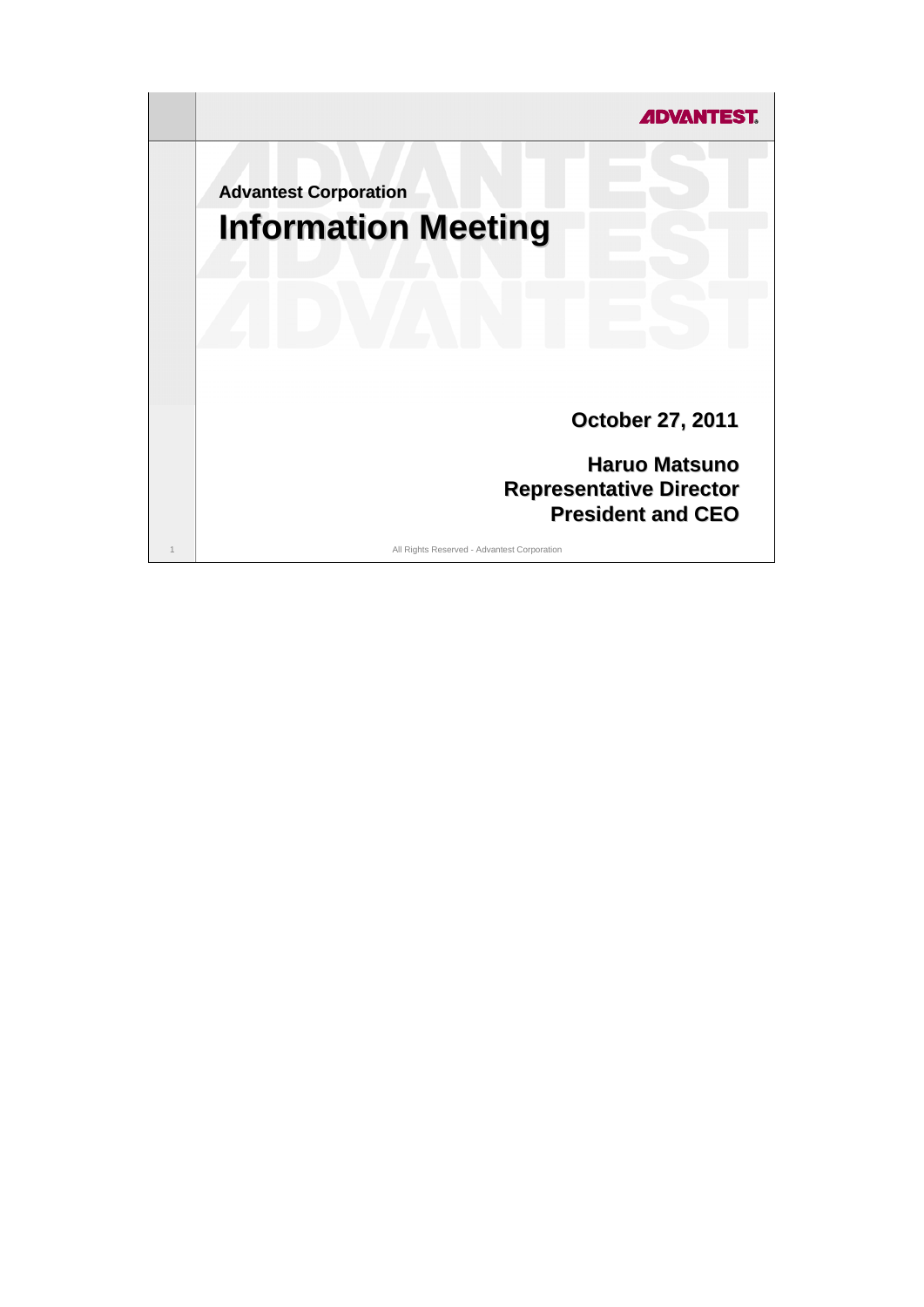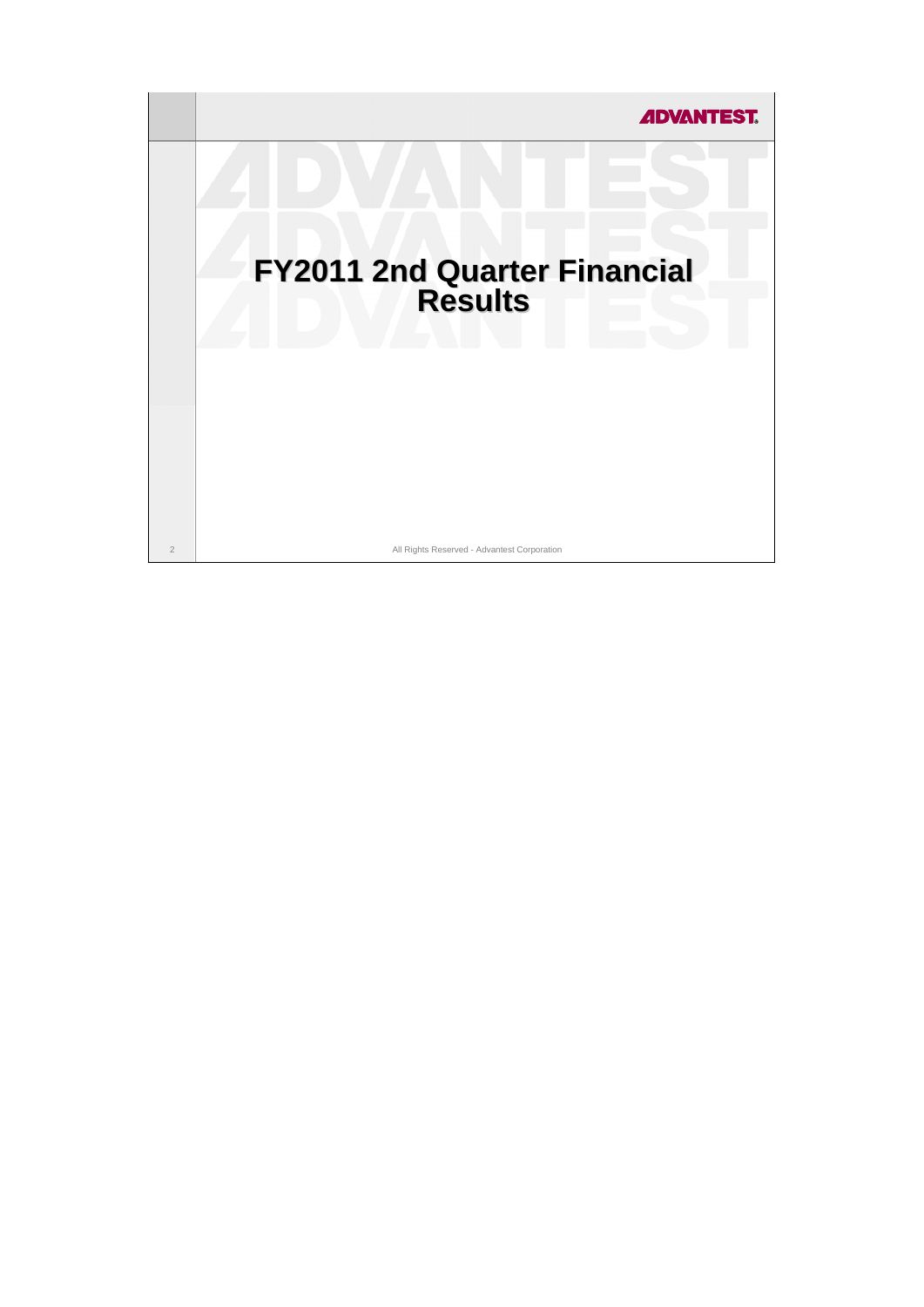# **Summary of Results Summary of Results**

**ADVANTEST** 

|   | FY2011                                                          |        |        |                    |             |                |  |
|---|-----------------------------------------------------------------|--------|--------|--------------------|-------------|----------------|--|
|   |                                                                 |        | 2Q     |                    | 1Q-2Q Total |                |  |
|   | $(\yen B)$                                                      | 1Q     | Actual | $Q$ on $Q$<br>(% ) | Actual      | Y on Y<br>(% ) |  |
|   | Orders                                                          | 38.4   | 27.6   | $-28.3$            | 66.0        | 22.1           |  |
|   | <b>Sales</b>                                                    | 26.8   | 37.7   | 40.1               | 64.5        | 23.7           |  |
|   | <b>Cost of Sales</b>                                            | 13.7   | 20.5   | 48.4               | 34.2        | 27.5           |  |
|   | <b>Gross Profit</b>                                             | 13.1   | 17.2   | 31.3               | 30.3        | 19.7           |  |
|   | Operating Income                                                | 0.8    | $-3.1$ |                    | $-2.3$      | -              |  |
|   | Non-operating income                                            | $-0.4$ | $-2.0$ |                    | $-2.4$      | ۰              |  |
|   | Income before Tax                                               | 0.4    | $-5.1$ |                    | $-4.7$      | -              |  |
|   | Net Income                                                      | 0.3    | $-4.8$ |                    | $-4.5$      | ۰              |  |
|   | Operating Income<br>(excluding integration-related<br>expenses) | 1.6    | 1.0    | $-38.2$            | 2.6         | $-44.7$        |  |
|   | Backlog                                                         | 41.2   | 40.0   | $-3.0$             | 40.0        | 79.7           |  |
| 3 | All Rights Reserved - Advantest Corporation<br>2011/10/27       |        |        |                    |             |                |  |

- 2nd quarter (2Q) and first half (1H) results summary
- Verigy acquisition was completed in July and became accretive from 2Q
- In 2Q
	- ・Orders down 28% QoQ to 27.6 billion yen Customers adjusting production along with global slowdown fears and
		- restricting new CapEx
	- ・Sales up 40% QoQ to 37.7 billion yen Conditions severe but backlog work through brought solid results
	- ・For income, 4.1 billion yen booked as Verigy integration expenses also 1.3 billion yen write down of investments
		- ・Operating loss 3.1 billion yen
		- ・Loss before tax 5.1 billion yen
		- ・Net loss 4.8 billion yen
		- ・Excluding integration expenses, operating income 1.0 billion yen
	- ・Backlog 40.0 billion yen Verigy accounts for about 1/4
- $\circ$  In 1H
	- ・Orders 66.0 billion yen YoY up 22%
	- ・Sales 64.5 billion yen YoY up 24%

Both figures up YoY even excluding Verigy accretion

○ Outlook for Q3 onward unclear due to macroeconomic uncertainty Advantest does not disclose outlook at this time. We will disclose estimates when clarity improves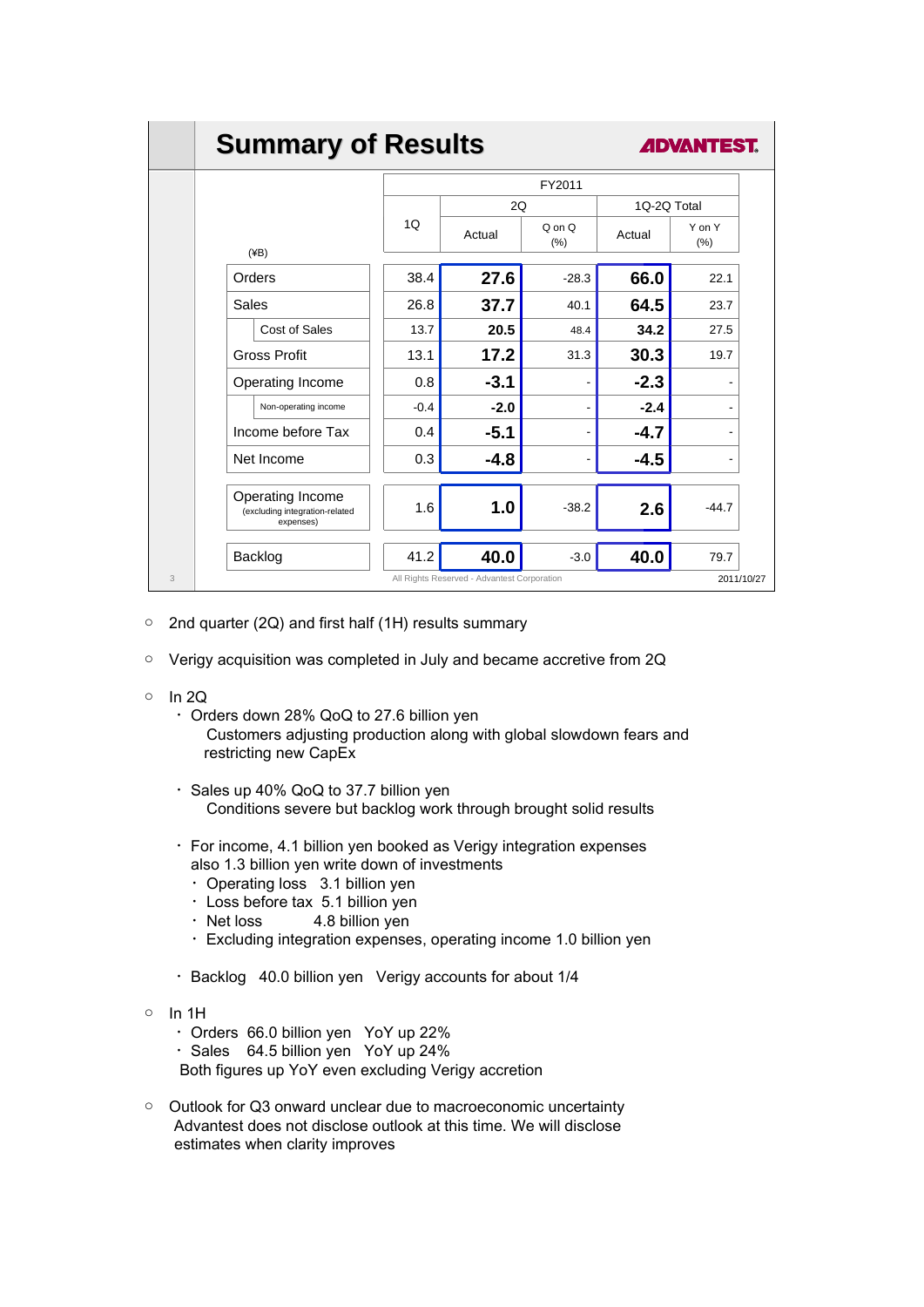| Summary of Results (excluding Verigy & integration costs) ADVANTEST. |        |        |        |        |        |        |                |
|----------------------------------------------------------------------|--------|--------|--------|--------|--------|--------|----------------|
|                                                                      |        |        |        |        |        |        | $(\yen B)$     |
|                                                                      | FY2010 |        |        |        | FY2011 |        |                |
|                                                                      | 1Q     | 2Q     | 3Q     | 4Q     | 1Q     | 2Q     | Q on Q<br>(% ) |
| Orders                                                               | 30.8   | 23.3   | 21.3   | 33.6   | 38.4   | 18.6   | $-51.6$        |
| <b>Sales</b>                                                         | 23.5   | 28.6   | 25.4   | 22.1   | 26.8   | 30.2   | 12.1           |
| Cost of Sales                                                        | 11.9   | 14.9   | 13.5   | 10.8   | 13.7   | 15.3   | 10.9           |
| <b>Gross Profit</b>                                                  | 11.6   | 13.7   | 11.9   | 11.3   | 13.1   | 14.9   | 13.4           |
| Operating Income                                                     | 1.8    | 2.9    | 1.2    | 0.2    | 1.6    | $1.5$  | $-6.2$         |
| Non-operating Income                                                 | $-0.2$ | $-0.4$ | $-0.2$ | 0.3    | $-0.4$ | $-2.0$ |                |
| Income before Tax                                                    | 1.6    | 2.5    | 1.0    | 0.5    | 1.2    | $-0.5$ |                |
| Net Income                                                           | 0.8    | 1.8    | 0.7    | $-0.1$ | 1.2    | $-1.1$ |                |
| Backlog                                                              | 27.6   | 22.3   | 18.2   | 29.6   | 41.2   | 29.7   | $-27.9$        |
|                                                                      |        |        |        |        |        |        |                |
| All Rights Reserved - Advantest Corporation<br>2011/10/27            |        |        |        |        |        |        |                |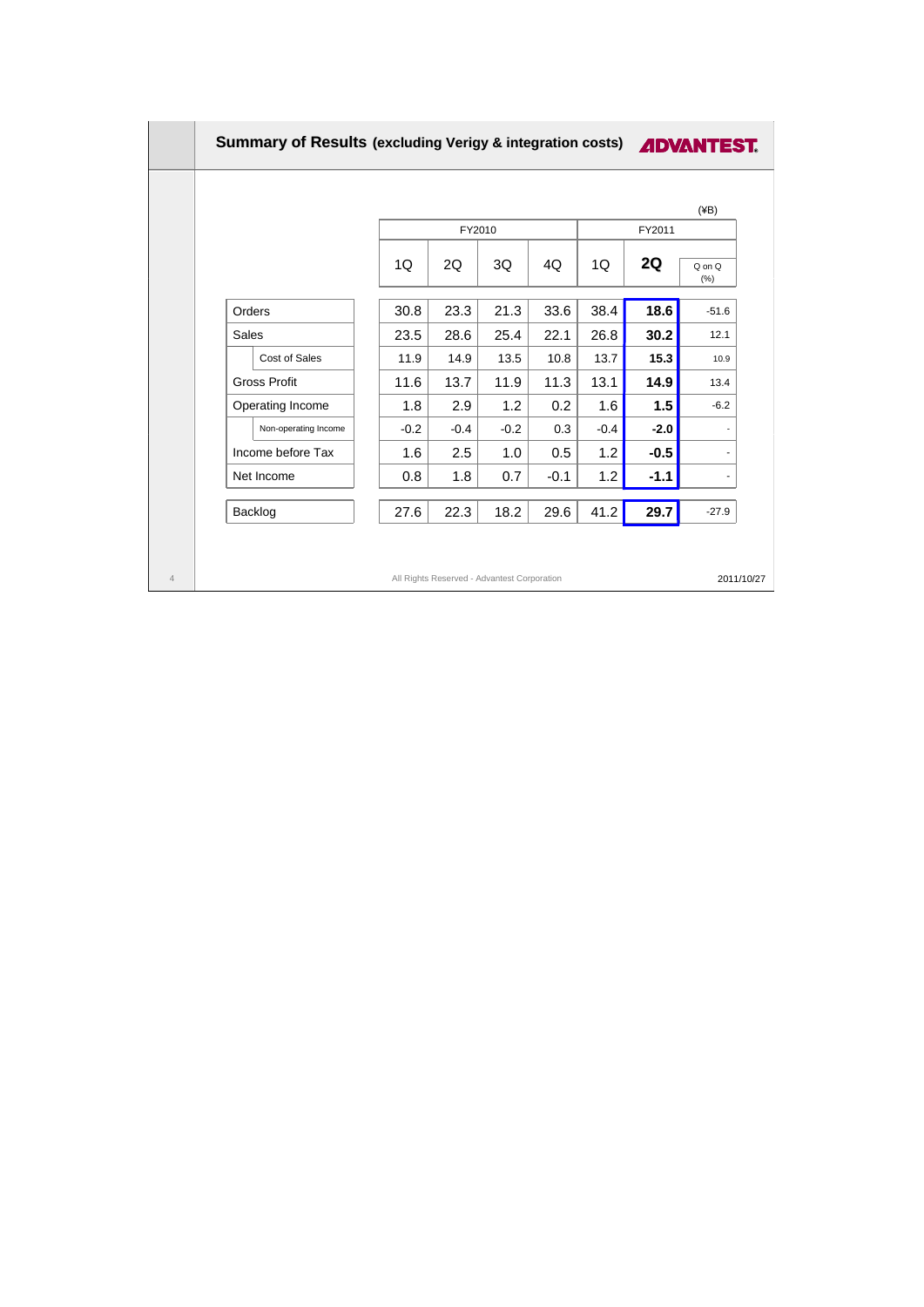

- FY 2Q Orders by Business Segment
- Semiconductor & Component Test Systems
	- ・QoQ down 32% 22.0 billion yen
	- ・Verigy contribution 7.6 billion yen

(Main factors in the decline)

- ・Non-memory Testers
	- ・T2000 orders from MPUs down,
	- Utilization down at semiconductor manufacturers
- ・Memory Testers
	- ・Falling DRAM prices on stagnant PC demand,
	- Many memory manufacturers restricting new CapEx
- Mechatronics Systems
	- ・QoQ down 33% 3.0 billion yen

(Main factor in the decline)

- ・Restricted investment from memory manufacturers
- Services, Support & Others
	- ・QoQ up 66% 4.5 billion yen

(Main factor in the rise)

・Increased leasing income and Verigy accretive effects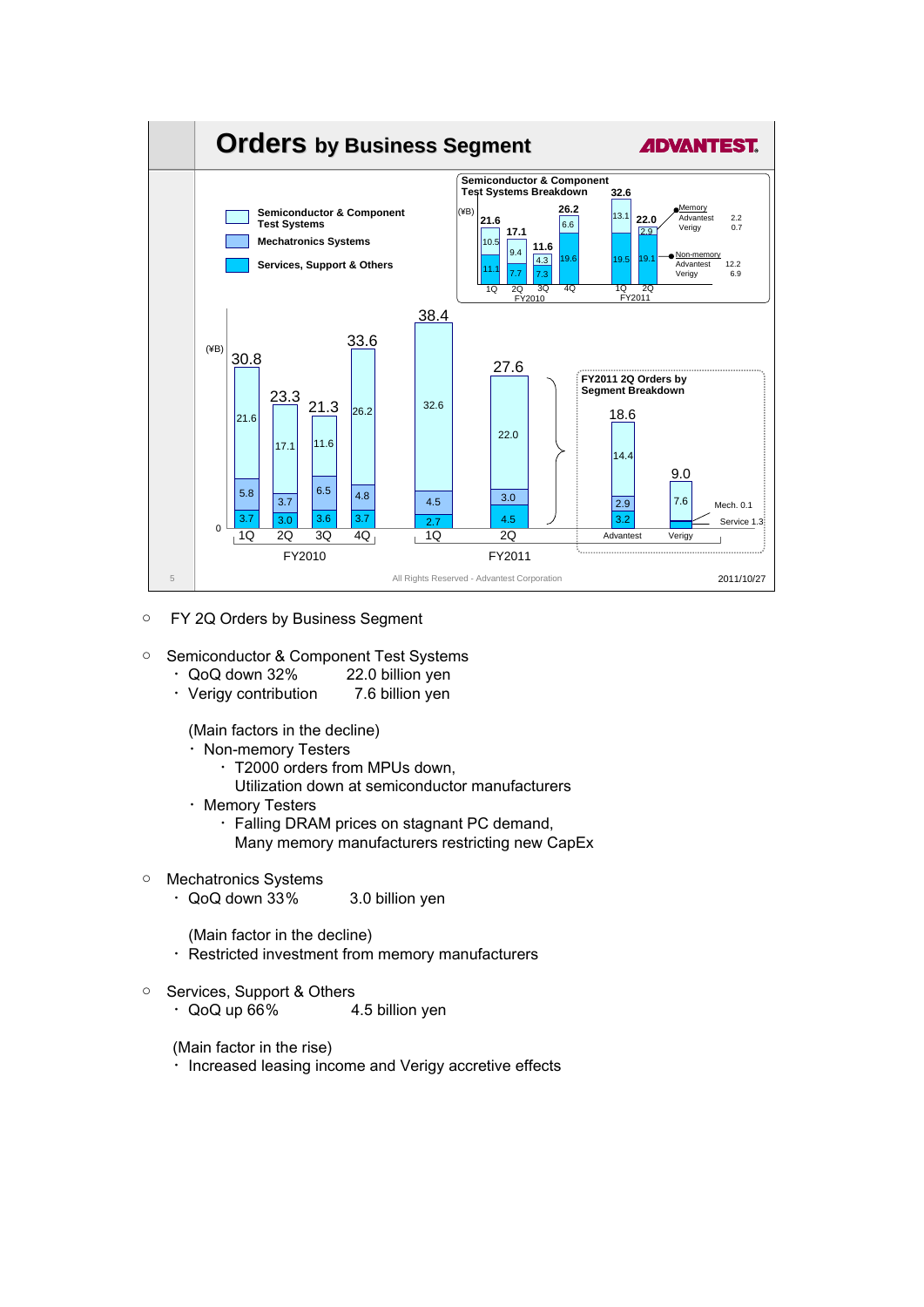

# ○ FY2011 2Q Orders by Region

・As on a previous slide, lower, excluding South Korea and China, on CapEx restrictions at customers

- Taiwan
	- ・QoQ down 92% 1.1 billion yen

(Main factor in decline)

・Memory tester orders for PC DRAM up greatly in previous quarter Decline due to comparison effects on the above and worsening DRAM market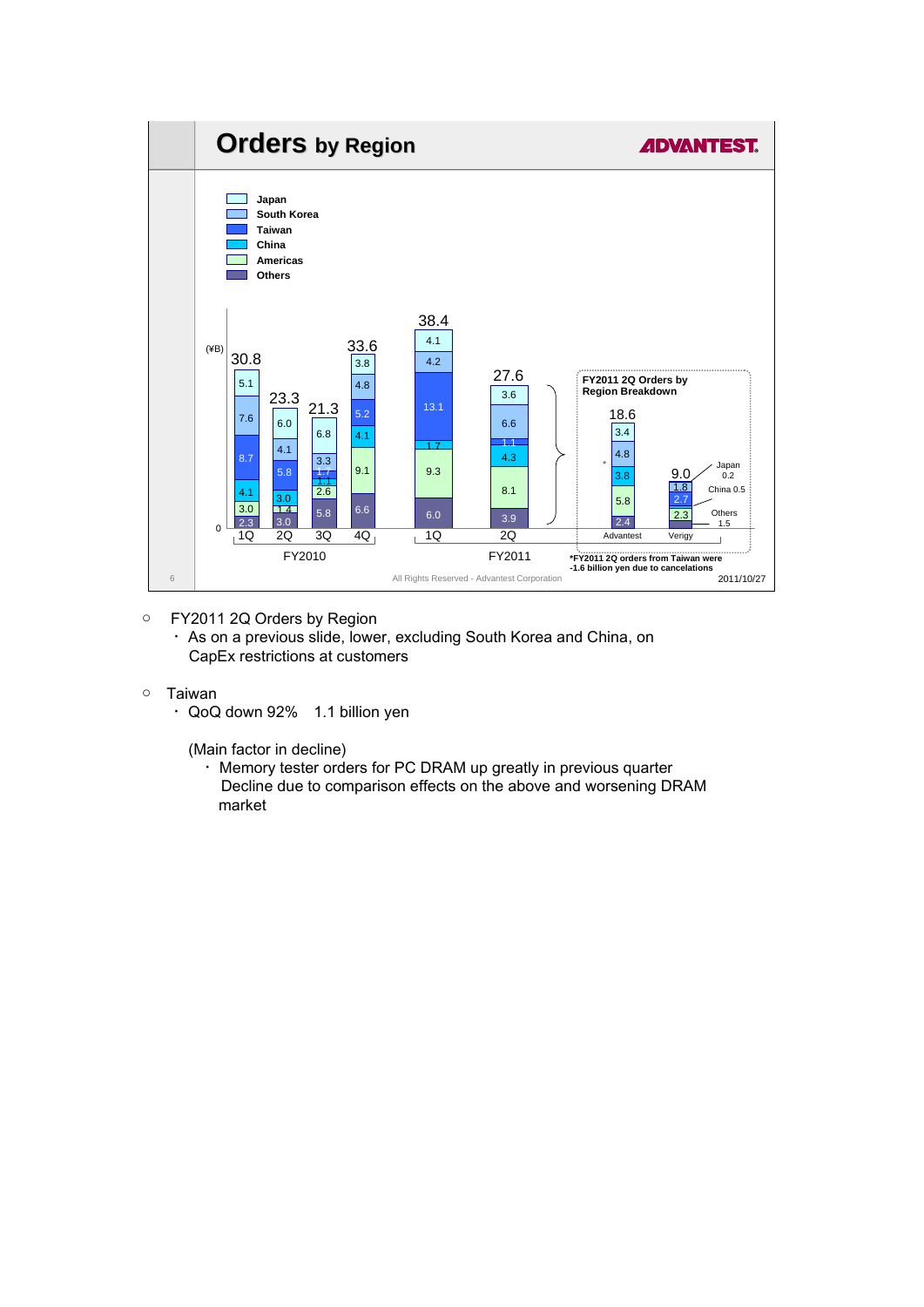

- FY2011 2Q Sales by Business Segment
- Semiconductor & Component Test Systems<br>
QoQ up 47% 29.6 billion ven  $\cdot$  QoQ up 47%

(Main factors in the rise)

- ・Non-memory testers
	- ・T2000 to MPUs solid
	- Verigy contribution big
- Mechatronics Systems
	- ・QoQ up 51% 6.1 billion yen
		- (Main factor in the rise)
		- ・Increase in handler and nanotech products
- Services, Support & Others ・QoQ up 67% 4.9 billion yen

(Main factor in the rise) ・Verigy contribution 1.9 billion yen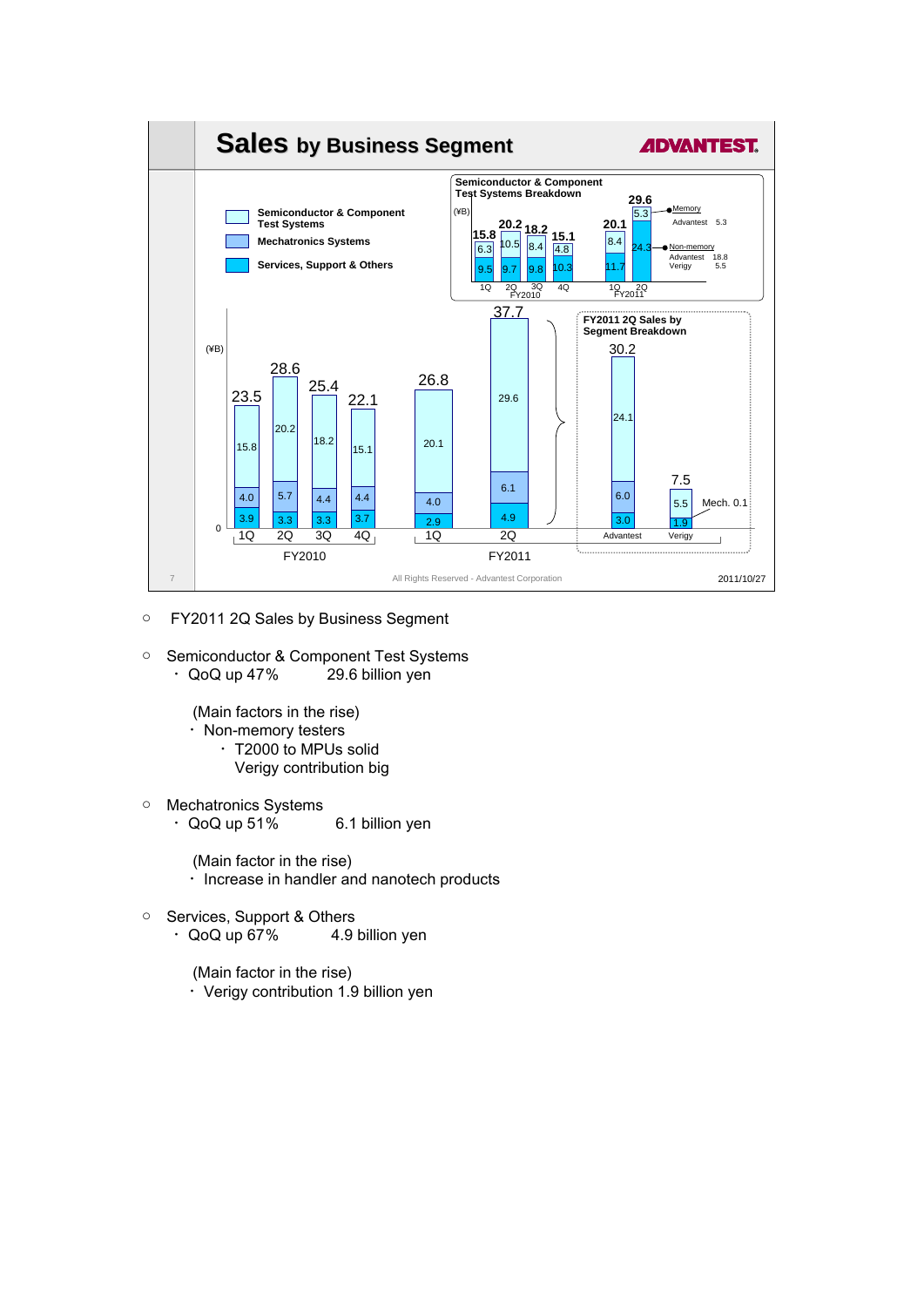

- FY2011 2Q Sales by Region ・Increase in all regions ex. China
- Americas
	- ・QoQ up 170% 11.5 billion yen
		- (Main factors in the rise) ・ T2000 to MPUs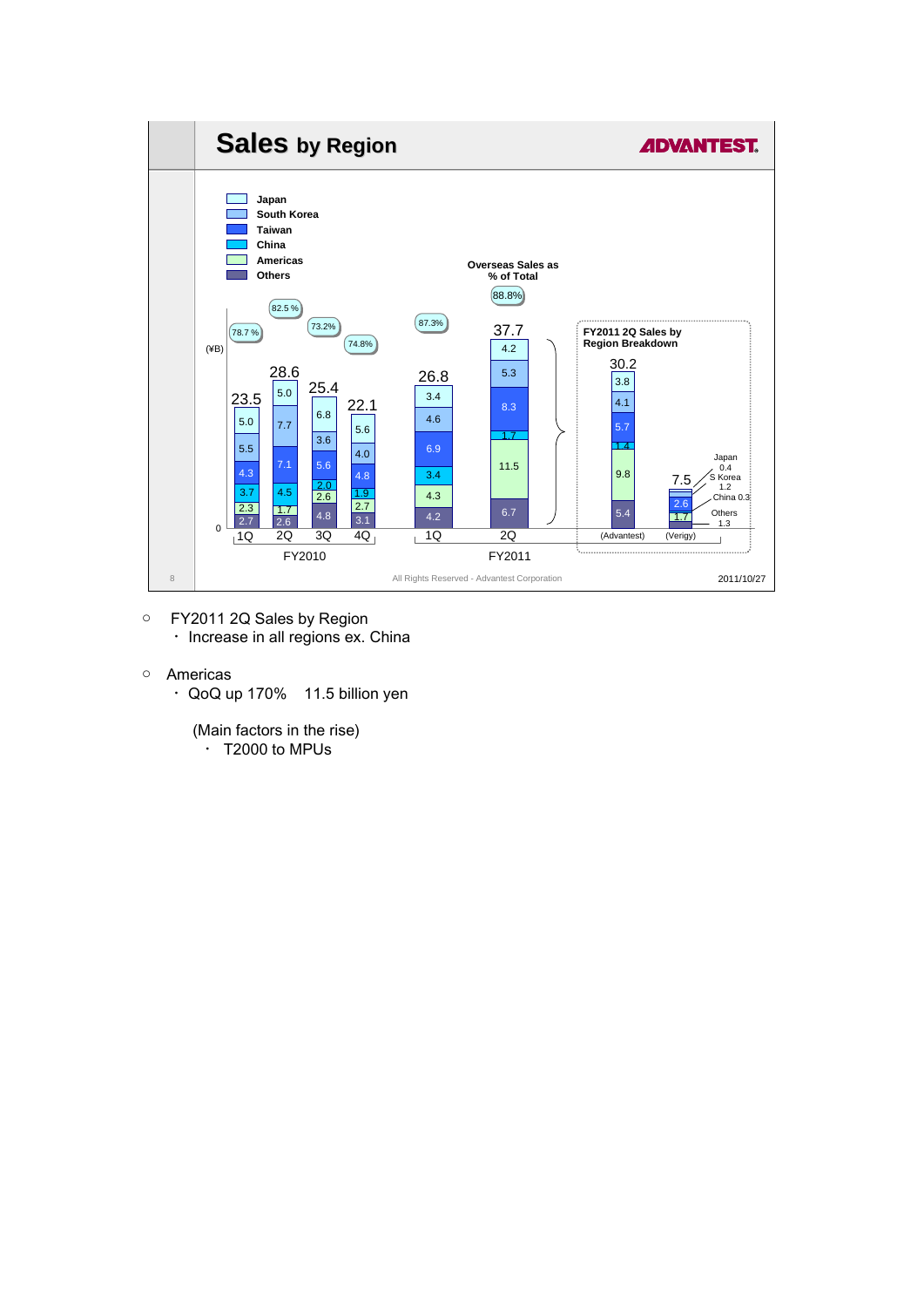

- FY2011 2Q Operating Income
	- ・Gross Profit Margin 45.7%
		- ・Lower QoQ on integration expense effects
		- ・Margin excluding integration expense effects 50.4%
	- ・Operating Expenses 20.3 billion yen
		- ・Integration expenses 2.3 billion yen (booked at operating level)
		- Verigy operating exp. 4.6 billion yen
		- ・Others: impairment of unused assets 0.9 billion yen
	- ・Operating Loss 3.1 billion yen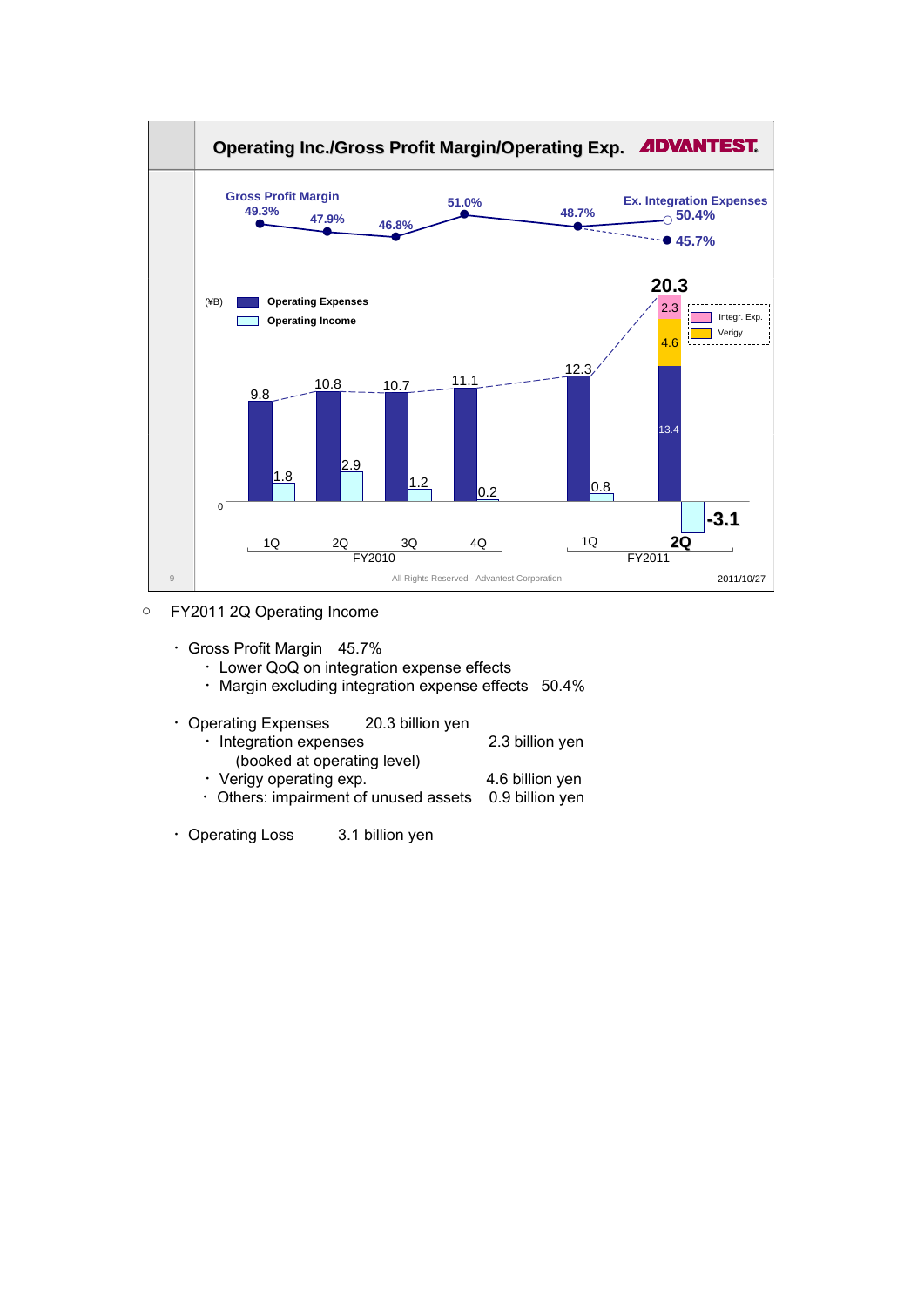

- R&D Expenses
	- ・QoQ up 39% 8.0 billion yen
	- ・Verigy R&D 2.2 billion yen
- CapEx
	- ・2.9 billion yen
- Depreciation & Amortization
	- $\cdot$  2.1 billion yen
	- ・Intangible asset amortization within integration expenses 0.7 billion yen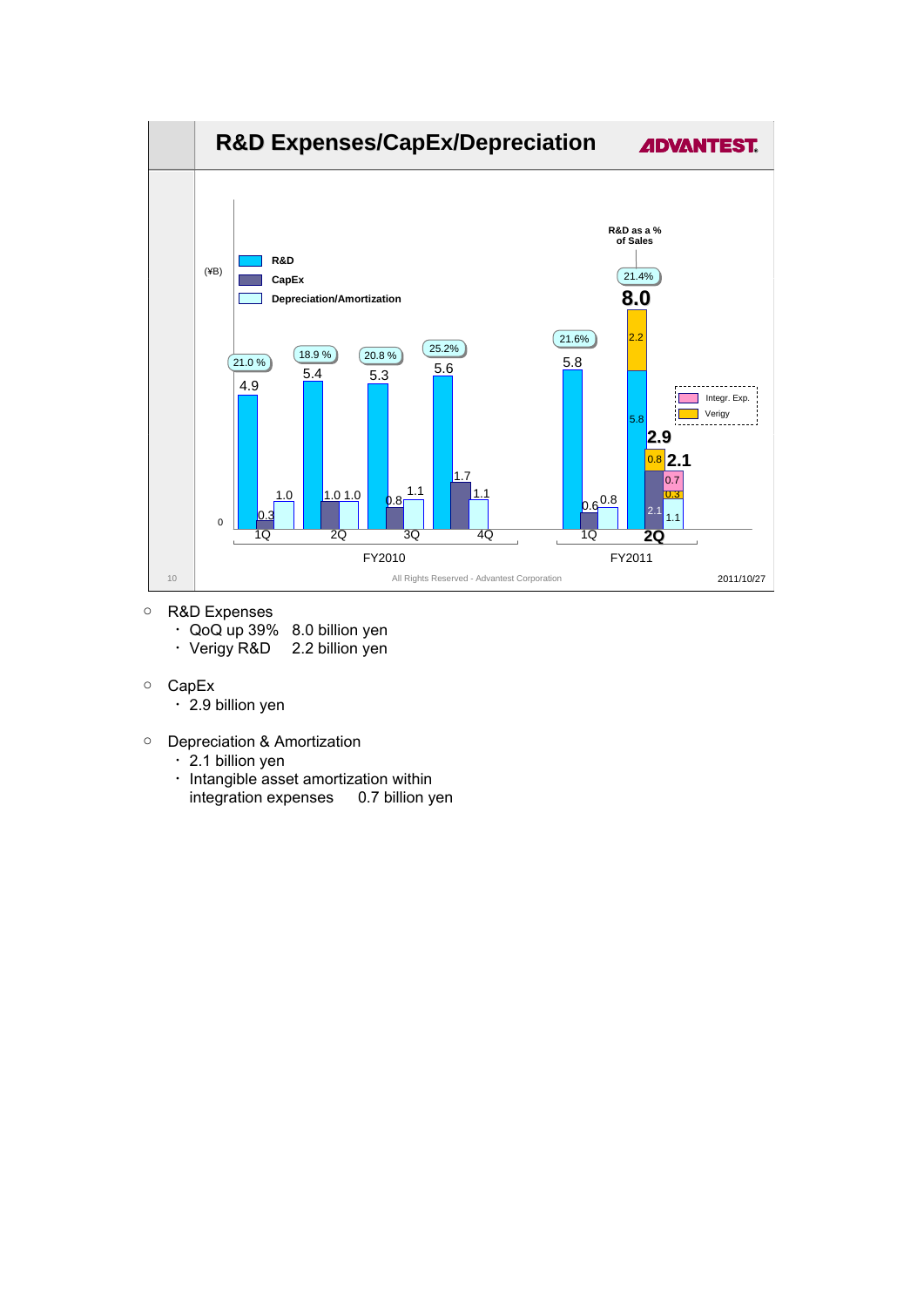

- Balance Sheet as of Sept. 30 2011
- Assets
	- ・Cash, cash equivalents and short-term investments Down 63.0 billion yen vs. Jun. 30 2011 65.1 billion yen Mainly due to Verigy share purchase
	- ・Inventories Up 8.9 billion yen vs. Jun. 30 2011 35.4 billion yen Mainly due to Verigy accretion
	- ・Due to Verigy Acquisition, as of Sept. 30 2011 Intangible assets 16.4 billion yen Goodwill 34.4 billion yen

# ○ Total Assets

Up 3.7 billion yen QoQ 228.9 billion yen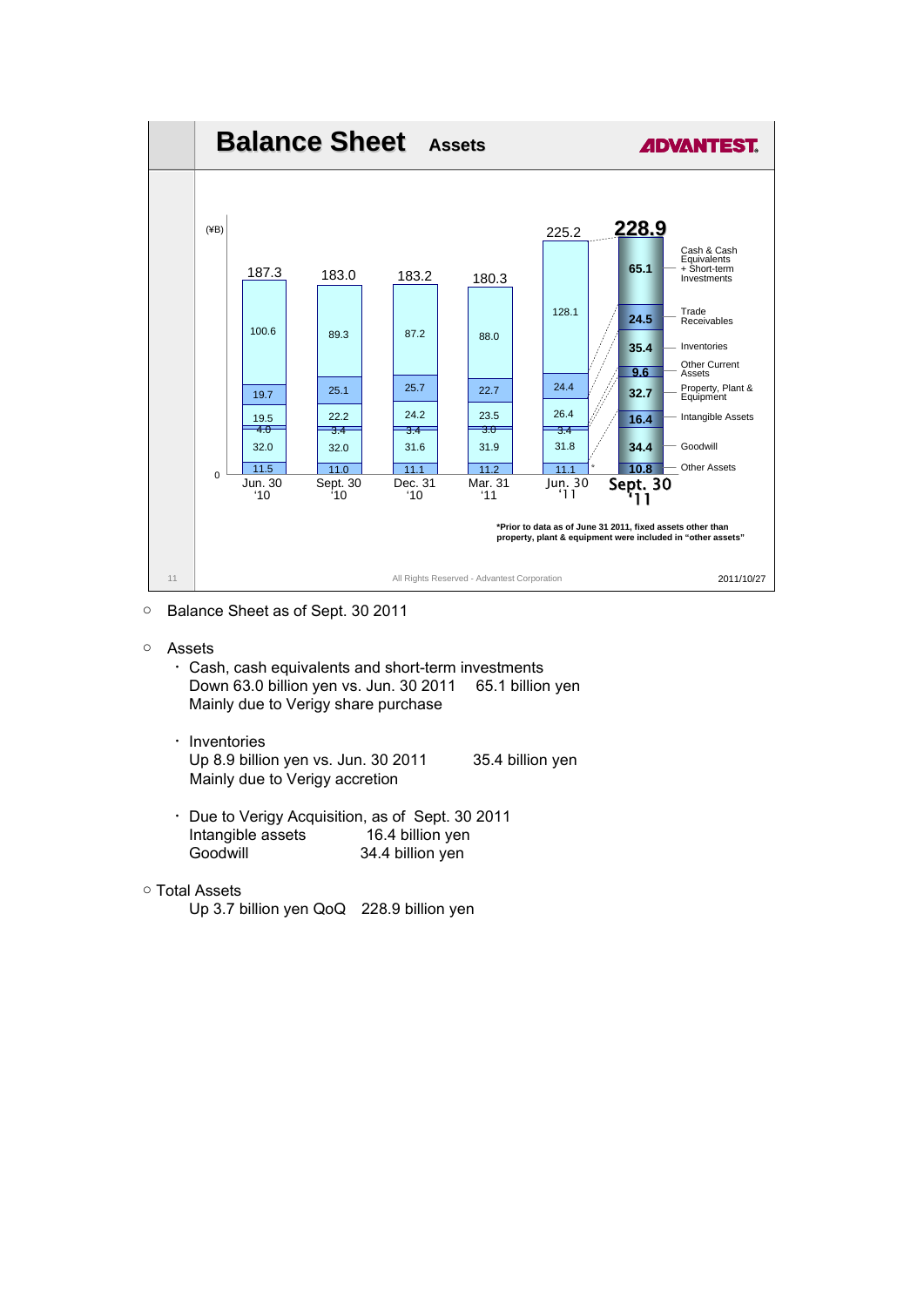

- Liabilities & Equity
	- ・Equity 127.6 billion yen
	- ・Equity to Assets Ratio Minus 5.1 points vs. Jun. 30 2011 55.7%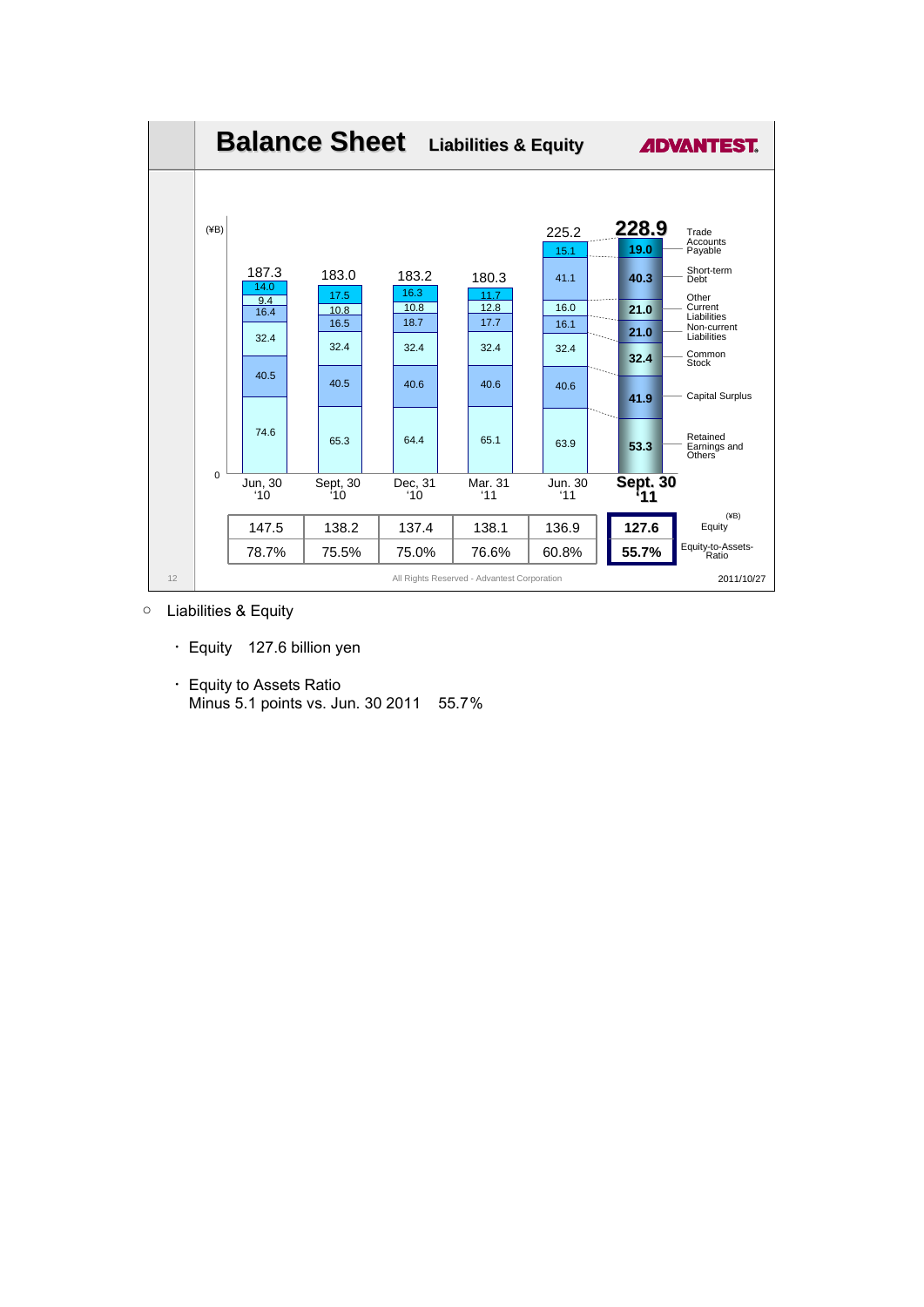

- Verigy Purchase Price Allocation
	- ・Purchase price 977 million US dollars (78.7 billion yen), net assets of 328 million dollar
	- ・Difference of 649 million dollars (49.8 billion yen) between purchase price and net assets
	- ・Via purchase price allocation, this 649 million dollar amount Allocated to intangible assets and goodwill
	- ・209 million dollars (16.0 billion yen) booked as intangible assets Amortization via a schedule Amortization period varies by asset type, but 7-8 years overall
	- ・440 million dollars booked as goodwill; under US GAAP goodwill is not amortized. Periodic impairment tests; write down as necessary to fair value
	- ・Purchase price disclosed at acquisition announcement approximately 1.1 billion dollars, that amount included 175 million dollars in the convertible notes, which Verigy repaid, so actual purchase price was 977 million dollars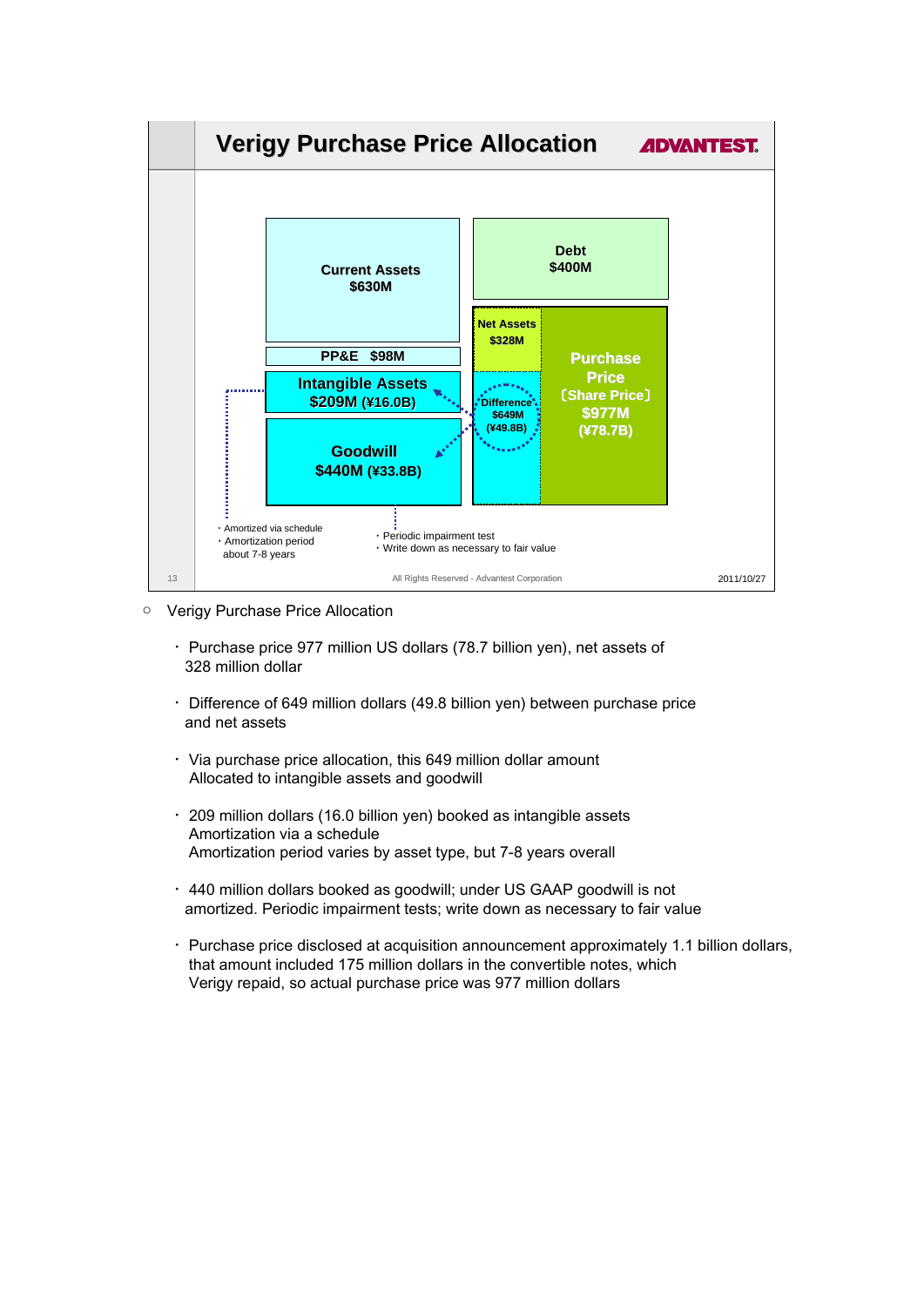

○ The next section provides an overview of Advantest's outlook for the rest of FY2011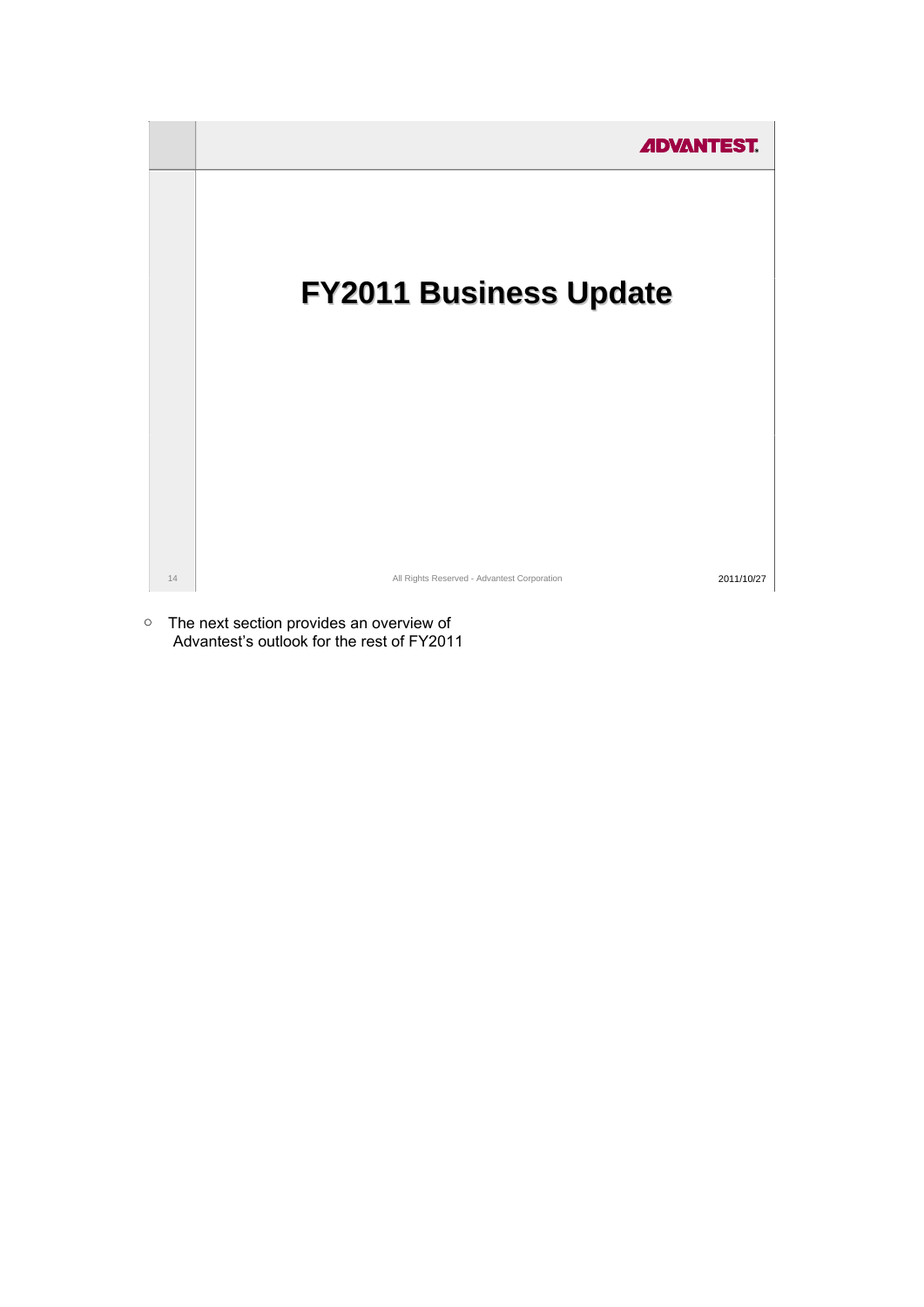

- FY2011 2H Non-memory Tester Business Environment
	- ・Customers are being very cautious in new CapEx spending, demand slowing
	- ・Advantest will however utilize our rich product and customer portfolio in this market, which was strengthened by the Verigy acquisition
	- ・SoC devices are becoming more sophisticated and gaining functionality, and device demand continues to grow. We will maintain and expand business in this area
	- ・In other areas, Advantest aims to raise market share and sales in MCUs, power devices and imaging sensors, areas we expect to remain strong in the market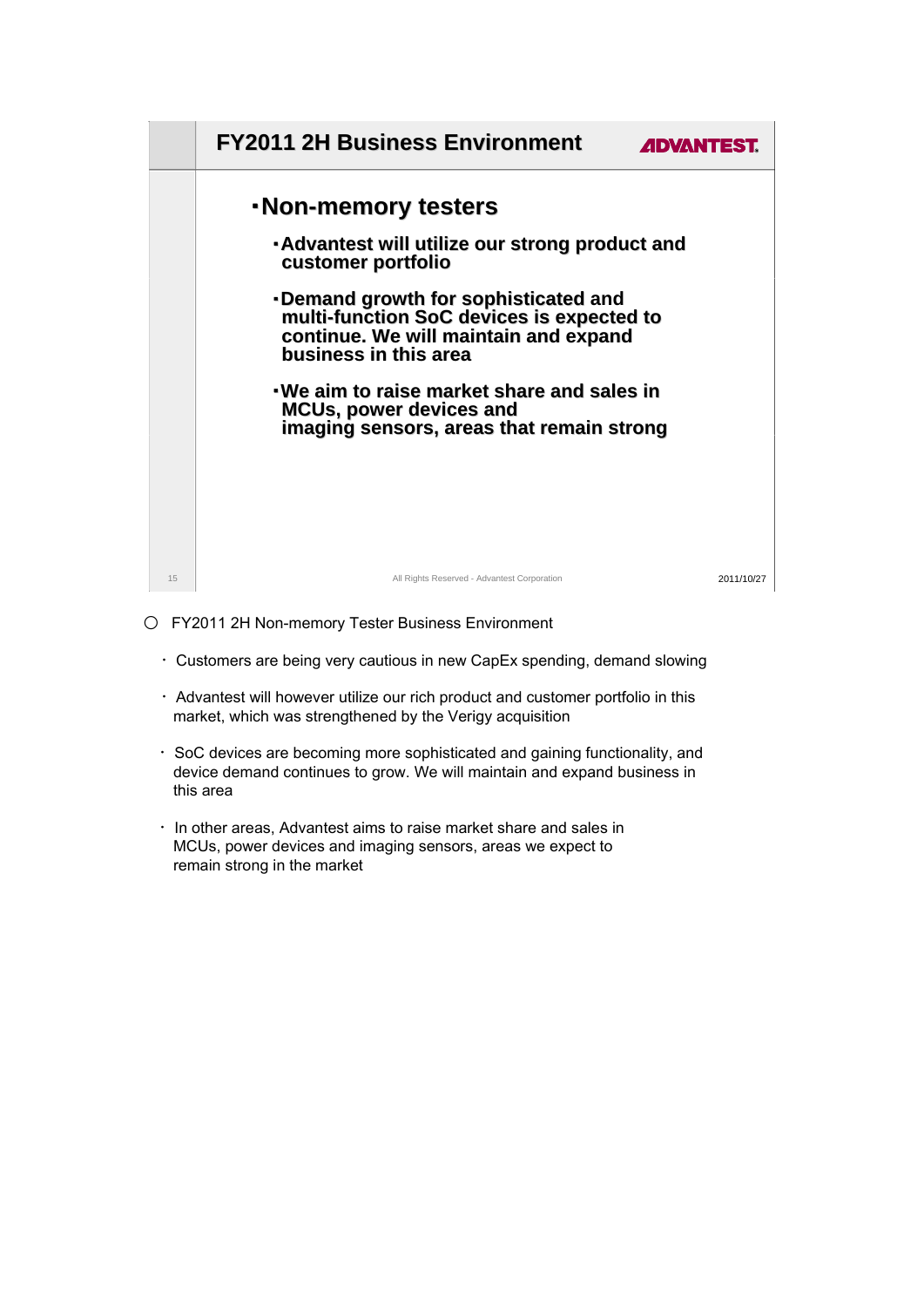

# ○ FY2011 2H Memory Tester Business Environment

- ・Severe market conditions should continue due to flat PC demand and falling DRAM prices
- ・Rising latent demand on production capacity increases
	- Mobile-device DRAM: more product variety, higher speeds, move to wider I/O multi-bit
	- PC DRAM: process shrink and increased memory capacity leading to longer test times
- ・In high-speed NAND flash, we expect continued strong demand due to increased demand for SSD and mobile device applications. We expect business expansion on new products announced this summer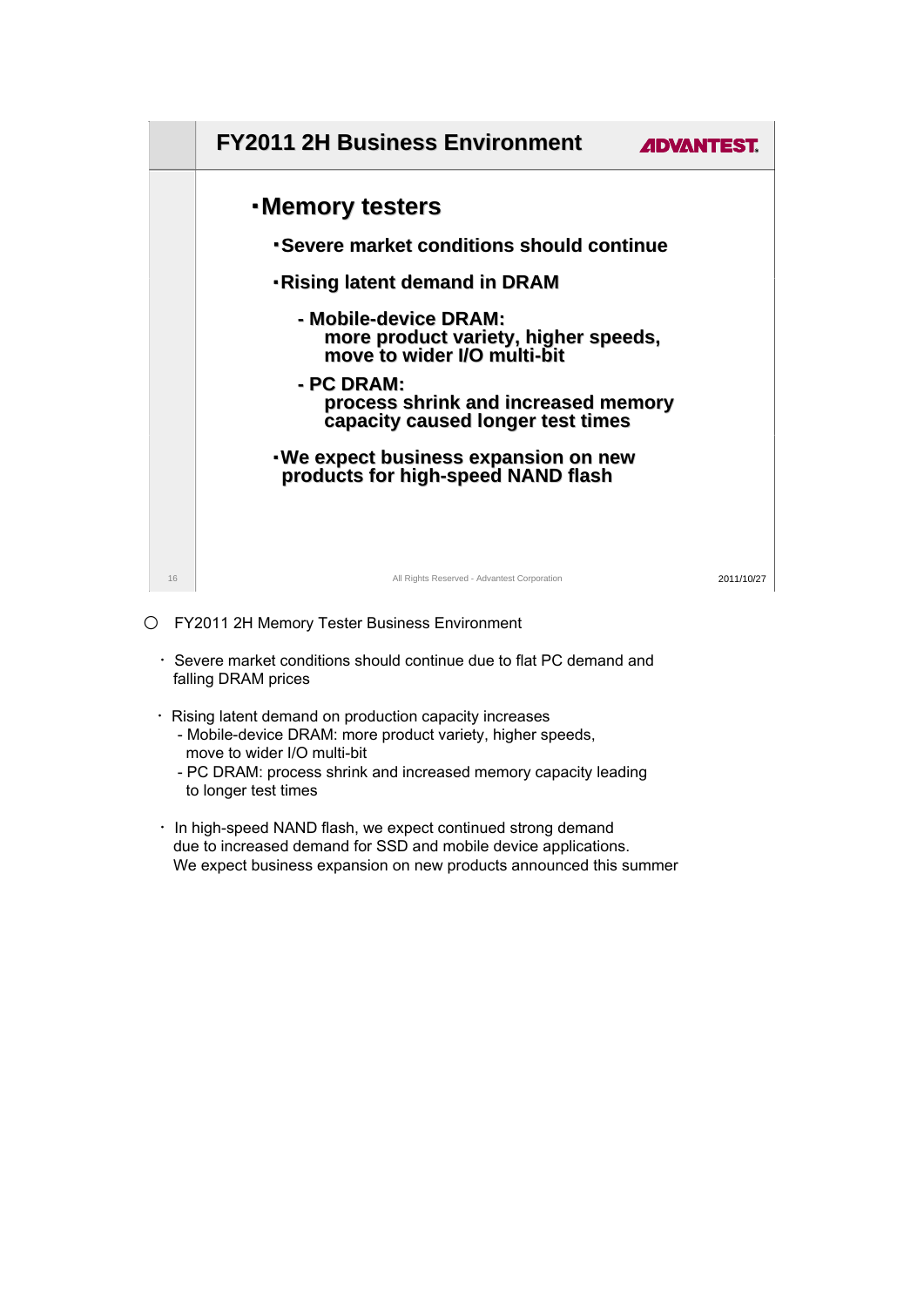

○ In this next section Advantest explains initiatives to bring out the benefits of the Verigy acquisition and foster growth of the company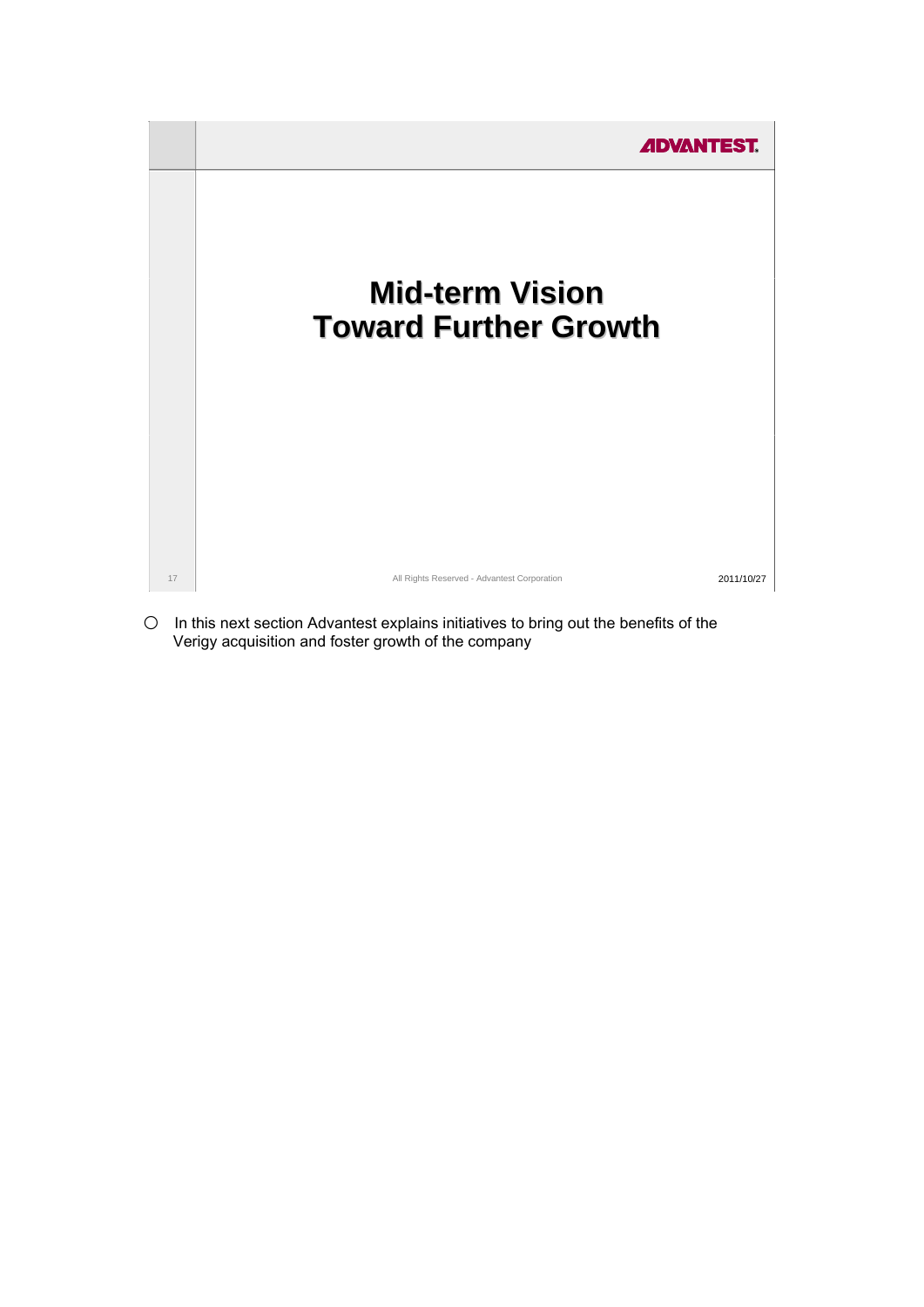

- Again, Advantest Explains the Reasons for the Verigy Acquisition
	- ・Acquisition completed in July
	- ・Via the acquisition Advantest has much larger share of the non-memory tester market, which is larger and more stable than the memory tester market
	- ・With this Advantest has moved to an operating structure less susceptible to DRAM market conditions
	- ・Using Verigy's non-memory tester technology and global operational base, Advantest can offer high quality global solutions to customers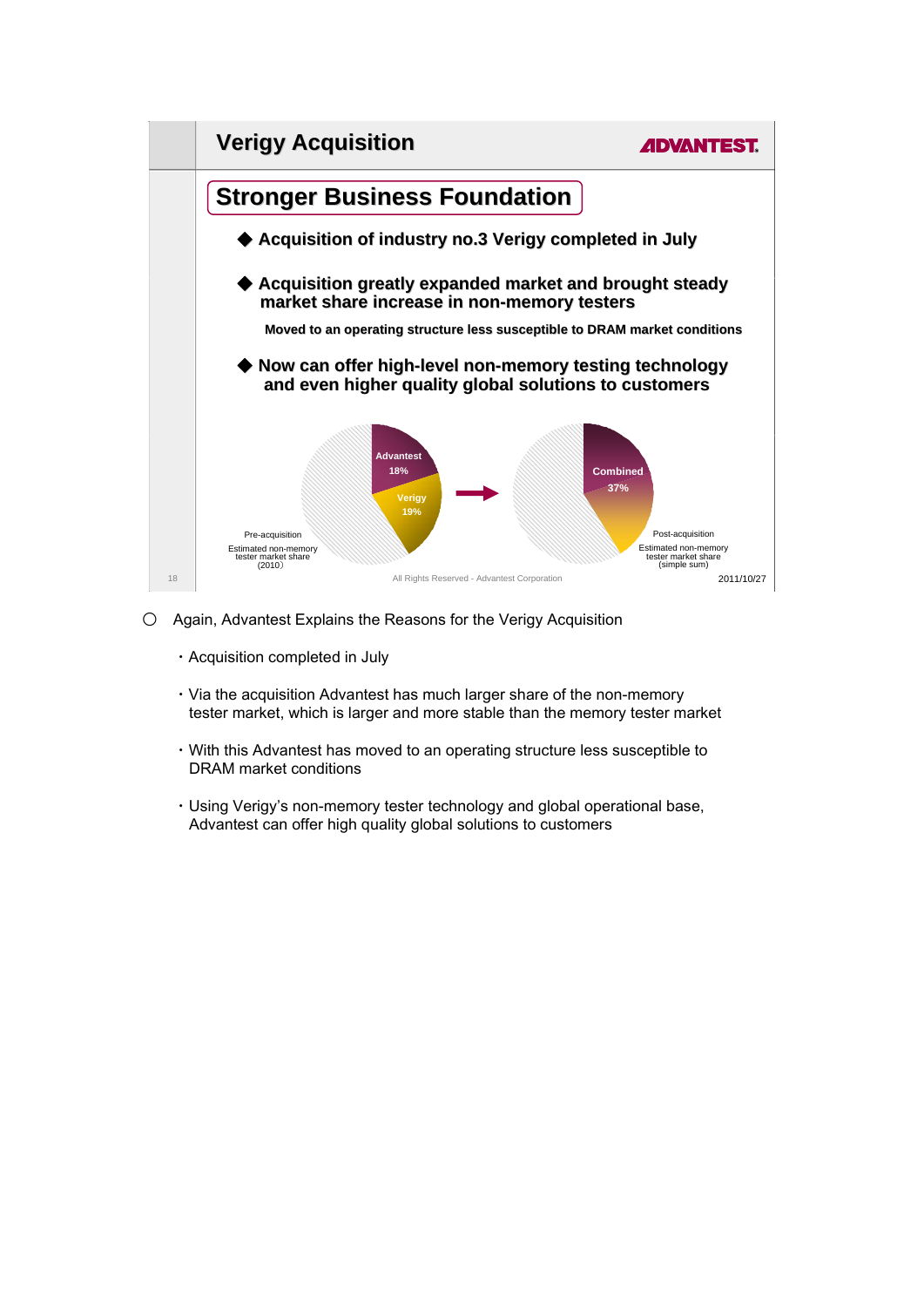

# ○ Expected Integration Costs and Synergy Effects

- ・Ongoing and one-time integration costs
	- ・Ongoing costs: expected intangible asset amortization FY2011 2.2 billion yen FY2012 onward 1.7 billion per year
	- ・One-time costs: FY2011 6.3 billion yen
- ・Synergy Effects

5 billion yen expected in FY2014 by integration process such as combining sales offices and IT related savings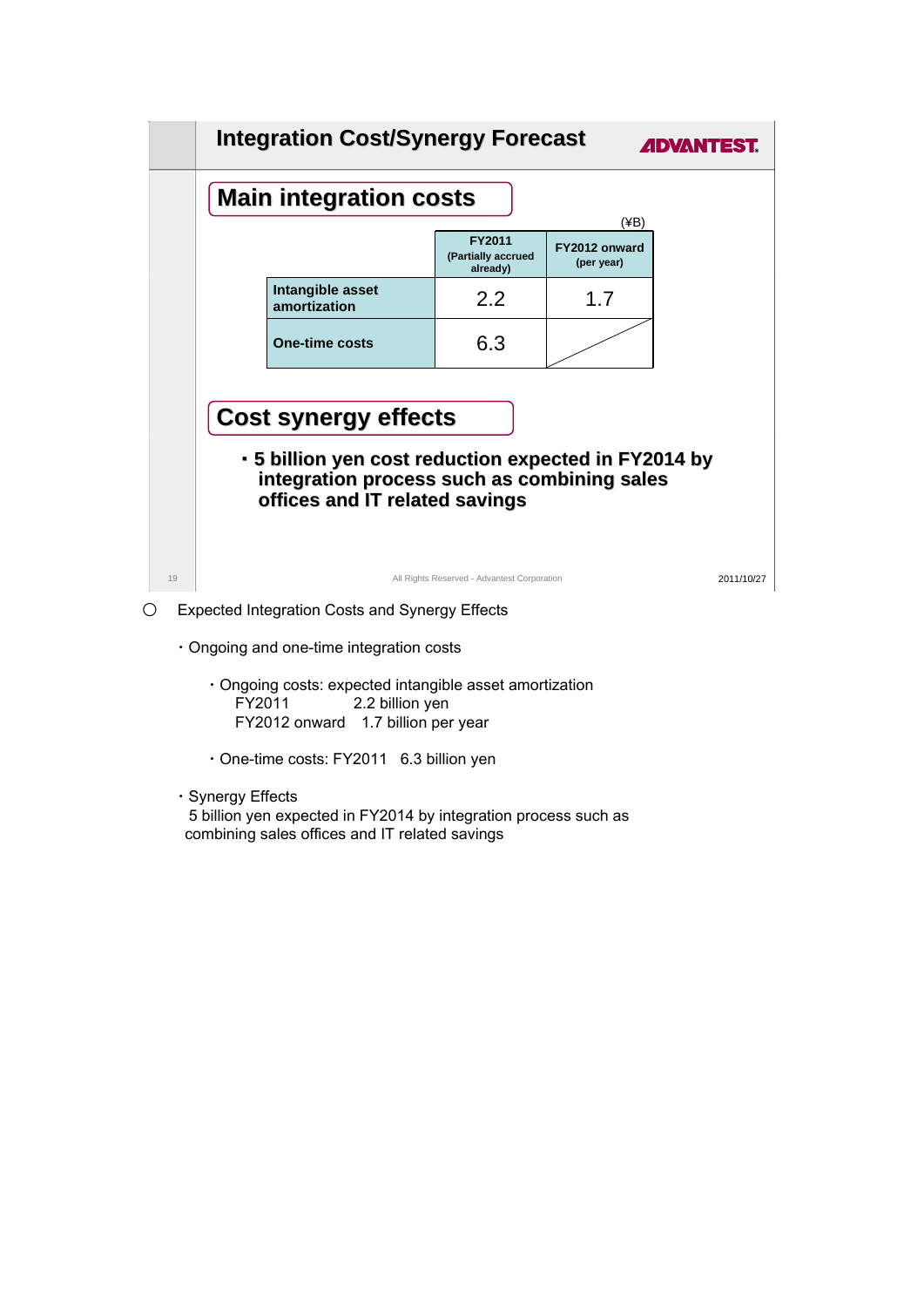

○ Next Advantest outlines initiatives going forward for corporate growth based on the Verigy acquisition

- $O$  The 1st initiative is strengthening global management
	- ・Verigy is currently a wholly-owned subsidiary of Advantest
	- ・To maximize benefits from the acquisition, Advantest will reorganize/combine overseas affiliates/subsidiaries in each region and make business more maneuverable in each region
	- ・Taking best practices from each company, improve efficiency and strength globally in R&D, sales & support, and admin divisions
	- ・To improve profitability, strengthen the company against FX movements, and aid in business continuity planning, Advantest will strengthen and diversify overseas production bases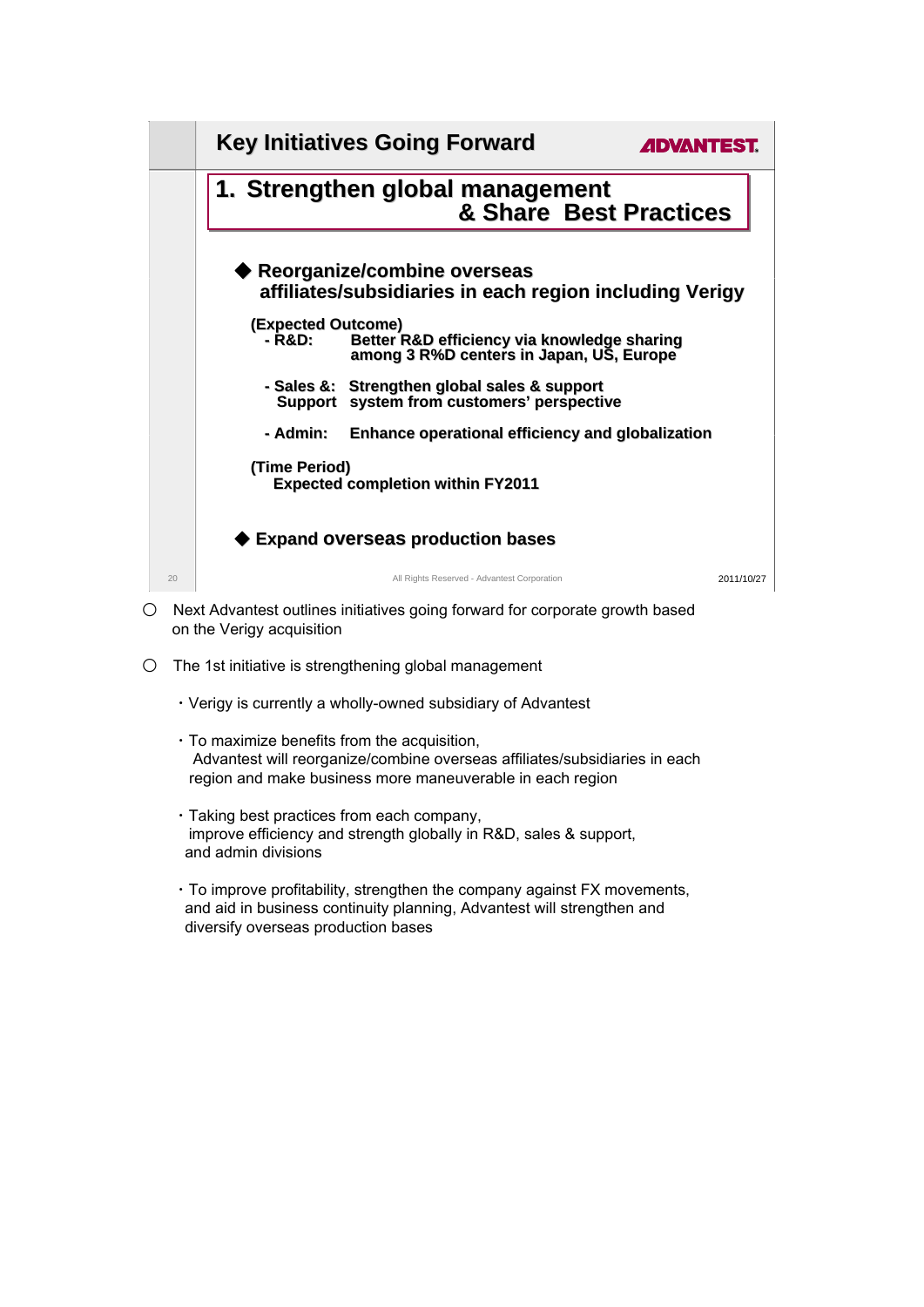

○ The 2nd initiative is gaining Dominant No.1 market share in the tester market

- ・Upon completing the acquisition, Advantest examined each company's technological, sales and support strengths, and formulated a growth strategy for the tester market going forward
- ・The core strategy is to increase competitiveness via fast integration of technology, customer base and product portfolio This will be the focus going forward. Some R&D projects brought about by the integration have already launched
- ・According to a customer satisfaction survey from a research company, Verigy and Advantest took the No.1 and No.2 spots in testers Advantest took No.1 in handlers Advantest will further increase trust from current customers and expand business opportunities
- ・Advantest aims to be the Dominant No.1 company in test solutions, to that end we will expand market share in non-memory testers and handlers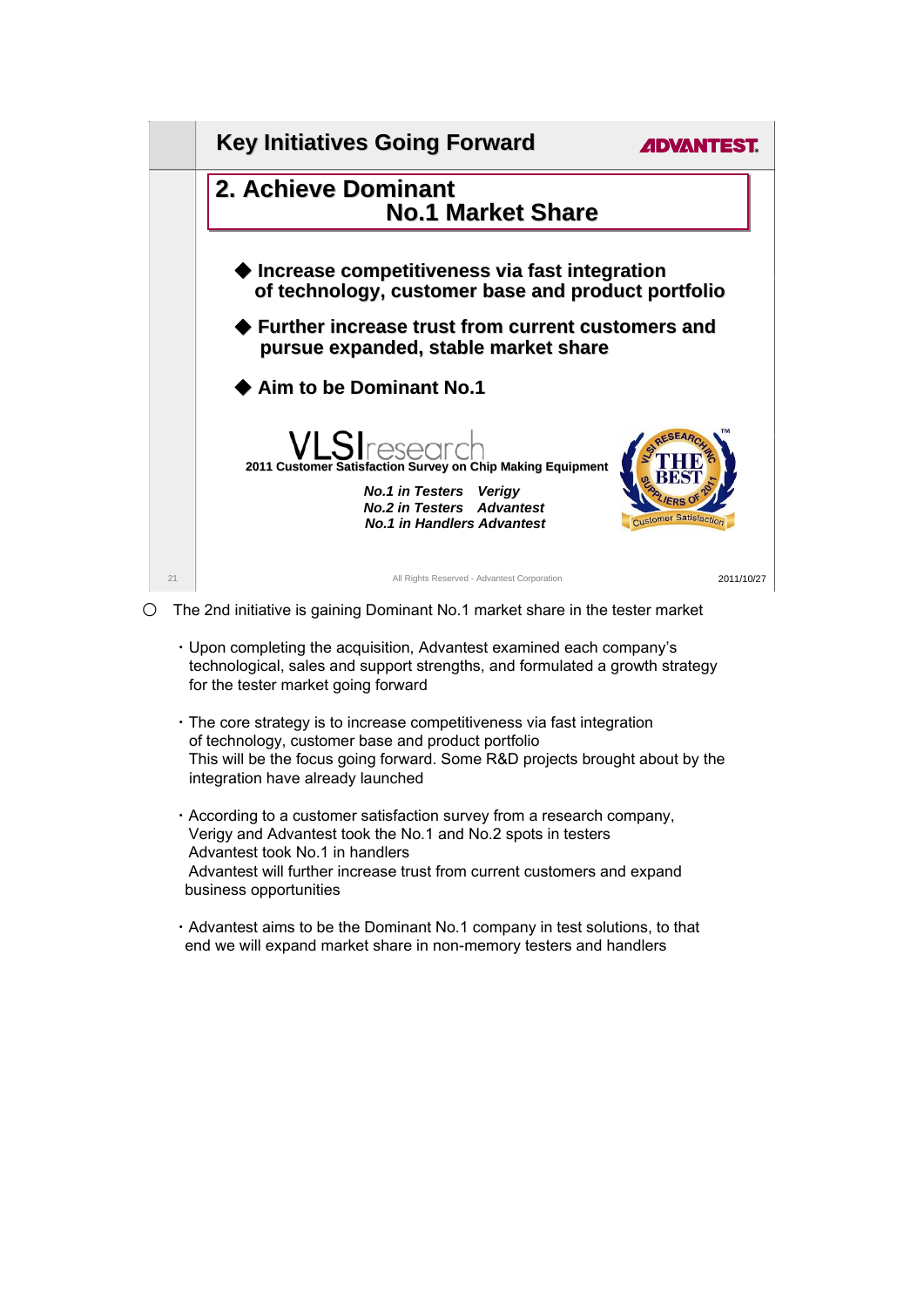

- $\bigcirc$  Third is expanding tester-related business and entering new markets
	- ・Advantest has announced reallocating our staff resources, enriched by the acquisition, to growth areas
	- ・Areas of focus to cultivate benefits from the acquisition are expanding the tester-related business and cultivation of new business areas
	- ・Specifically
		- ・ Execute in new tester markets via early response to new testing technology and needs, for example TSV
		- ・ Expand tester-related business such as service solutions and probe cards
		- ・ Cultivate new non-tester business areas, such as terahertz imaging systems, MEMS devices – which Advantest has produced for it's products and now aims to sell externally – and electron beam products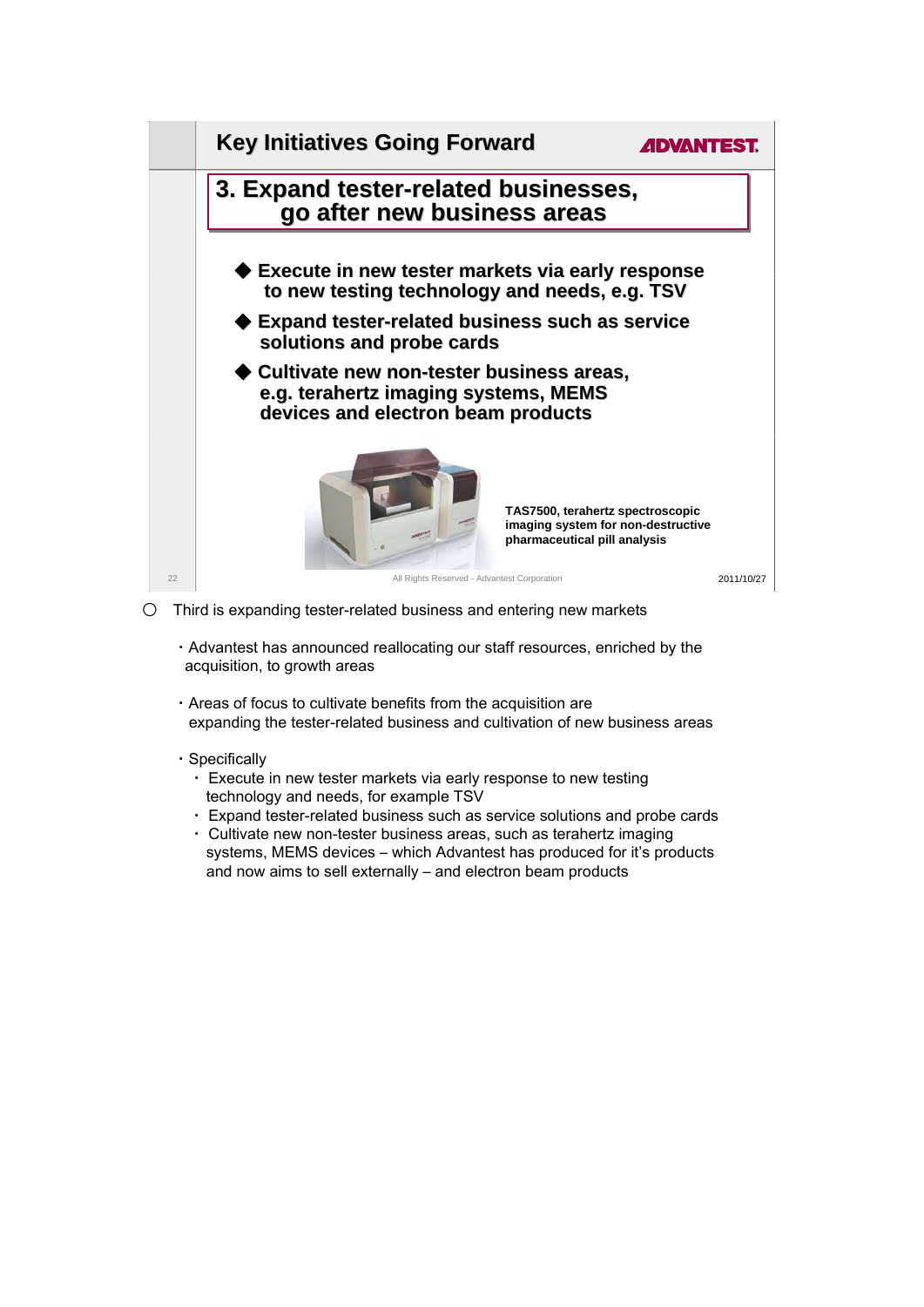

○ As a finale, an overview of Advantest's mid-term management targets

・As discussed in previous slides, to maximize benefits from the Verigy acquisition, Advantest will quickly reorganize group companies and utilize staff resources enriched by the acquisition.

Advantest aims to expand sales and income of its 3 pillars of testers, tester-related businesses, and new business areas

| $\cdot$ Specific targets               |                   |
|----------------------------------------|-------------------|
| Sales                                  | 250.0 billion yen |
| Operating Income Margin                | $20%+$            |
| Combined Tester & Handler Market Share | - 50%+            |

・ These targets are for FY2014, 3 years after integration

・The business environment for semiconductor equipment makers is weak, and the outlook unclear. In times like this the Advantest Group will vigorously work together in lockstep, with a sense of speed, for future growth and prosperity